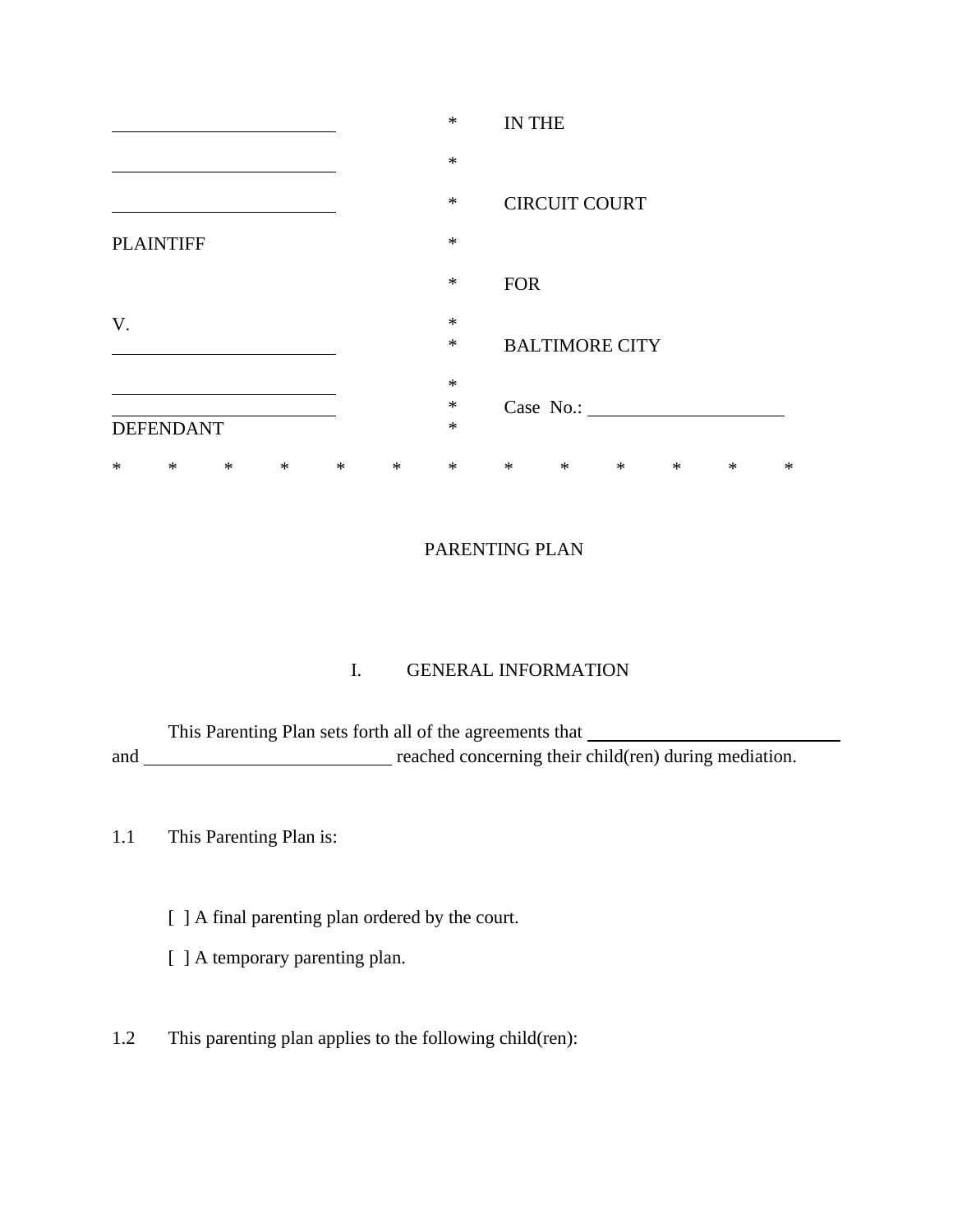| Name(s) | <b>Birth date</b> |  |  |
|---------|-------------------|--|--|
|         |                   |  |  |
|         |                   |  |  |
|         |                   |  |  |
|         |                   |  |  |
|         |                   |  |  |
|         |                   |  |  |
|         |                   |  |  |
|         |                   |  |  |

#### II. AFFIRMATION

We, and affirm and affirm that we are the parents/legal guardians of the above-named child(ren) regardless of our marital status.

#### 2.1 Voluntary Agreement

We enter into this agreement in order to better meet our responsibilities as parents and to safeguard our child(ren)'s future development and well being regardless of any conflicts that we may have. We recognize that the child(ren)'s welfare can best be served by our mutual cooperation as partners in parenting and by each of us providing a home in which our child(ren) are loved, and to which they belong – their mother's home and their father's home.

2.2 Good Faith

We agree that we have developed this parenting plan with the assistance of \_\_\_\_\_\_\_\_\_ , in good faith and on behalf of the best interest of our child(ren).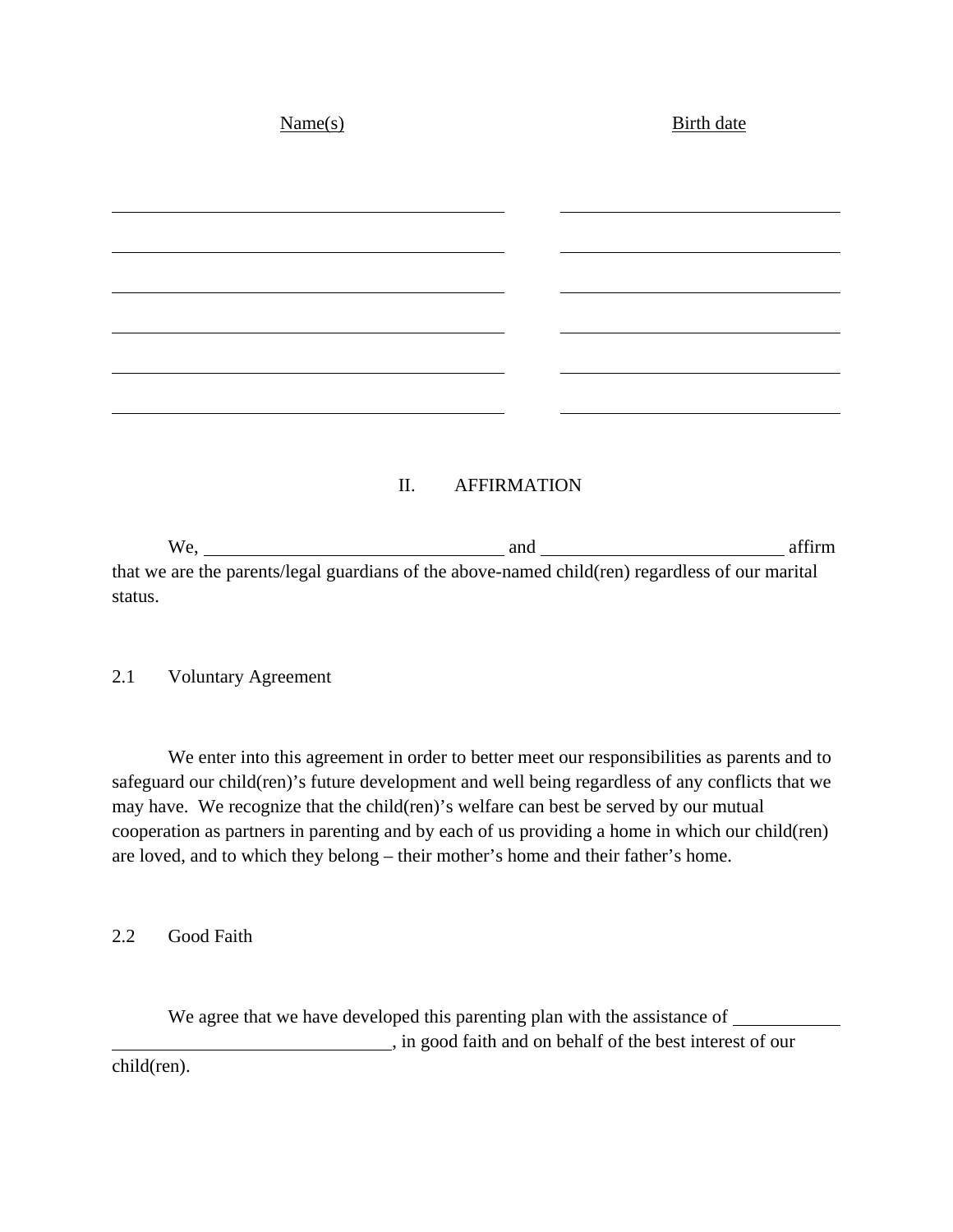### 2.3 Type of Agreement

[ ] We acknowledge that this is a temporary agreement that is binding upon us and enforceable by either of us after it is submitted to the Court for approval and entered as an Order and signed by a Judge.

[] We acknowledge that this is our final agreement and that it will be binding upon us and enforceable by either of us after it is submitted to the Court for approval and entered as an Order and signed by a Judge.

### 2.4 Review of Mediation

The parties agree and understand that their mediators, and \_\_\_\_\_\_\_\_\_\_\_\_\_\_\_\_\_\_\_\_\_\_\_\_\_, are neutral third parties and that we are responsible for all decisions reached in this mediation.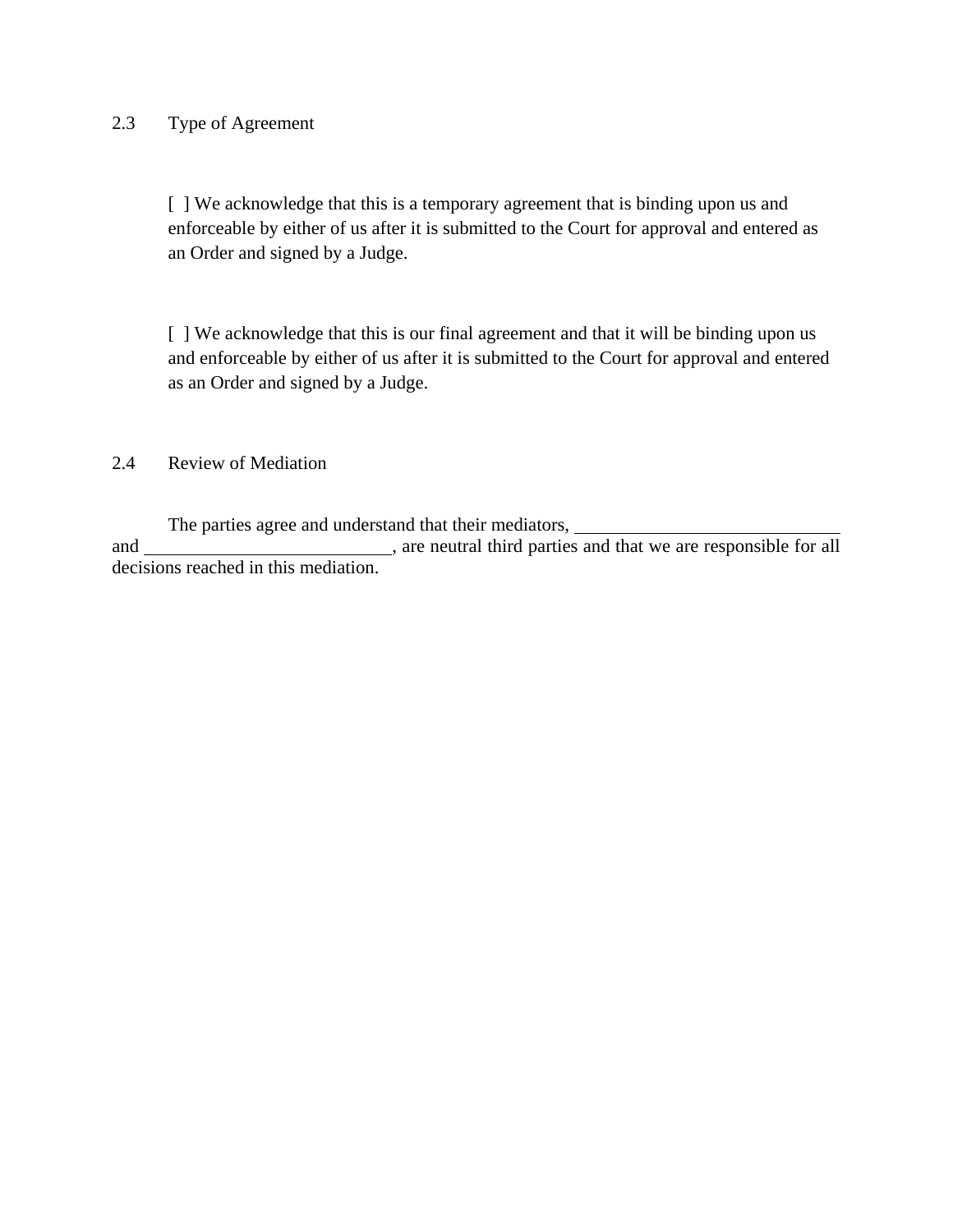#### III. COMMUNICATION

3.1 Access to Information

[ ] Does not apply.

[ ] Both parents will have equal access to all information pertaining to the child(ren)'s:

- [ ] Health care
- [ ] Education
- [ ] School events and extra-curricular activities
- [ ] Other:

[ ] Each parent will be entitled to duplicate information from either the third party provider or the other parent, if the provider will not provide duplicate information pertaining to the child(ren)'s:

[ ] Health care

[ ] Education

- [ ] School events and extra-curricular activities
- [ ] Other:

[ ] Each parent may initiate contact with:

[ ] Heath care providers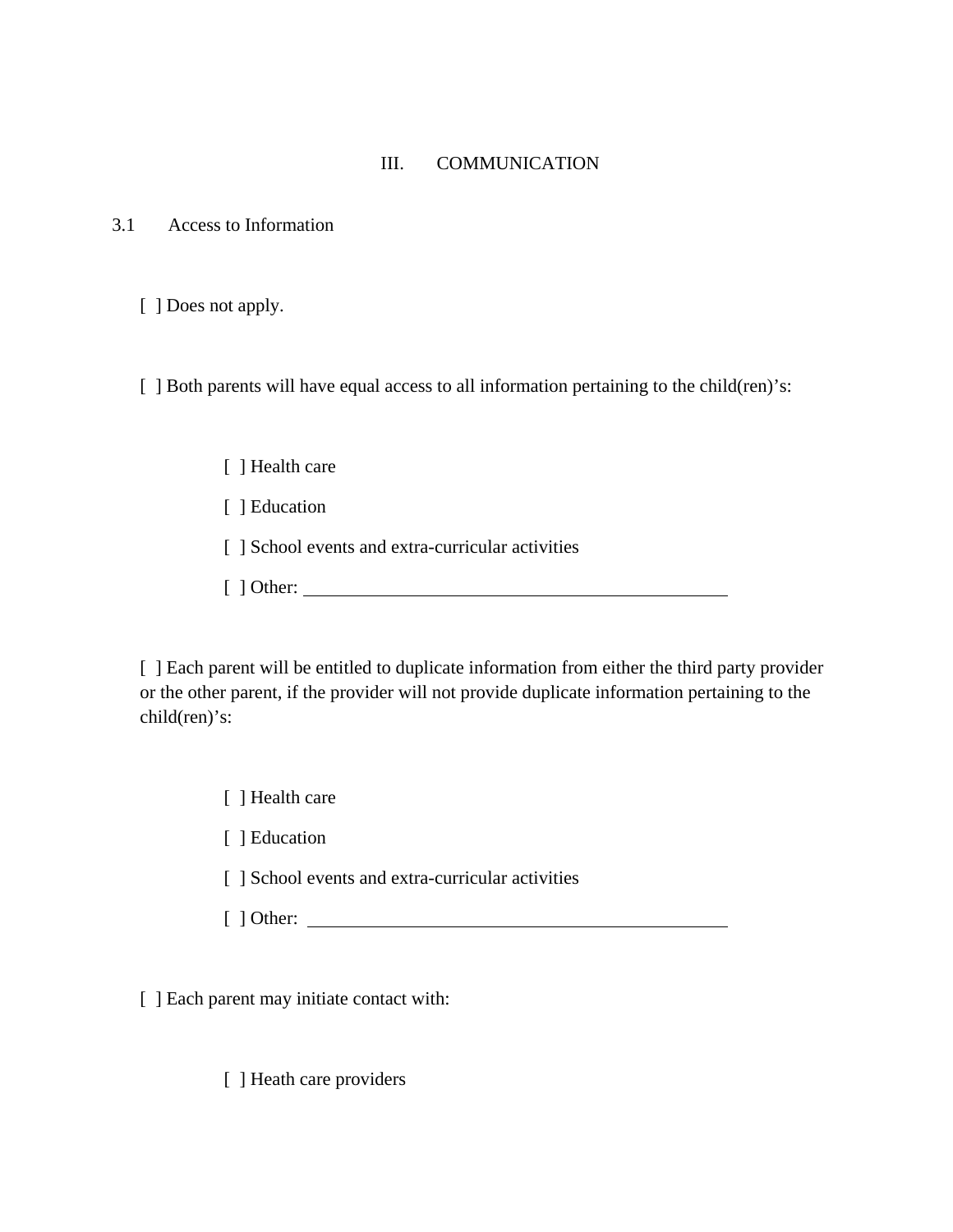[ ] Teacher and school personnel

[ ] Other:

[ ] Each parent shall provide any information regarding the child(ren) and/or his/her/their activities to the other parent immediately upon receipt of such information.3.2

Communication between Parents

[ ] Does not apply.

[ ] Each parent will keep the other informed of a current residential address, mailing address (if different), home and work telephone numbers (or other numbers at which the parent may be reached during the day or at night).

[ ] Both parties agree that if either has any knowledge of any illness, accident, incident or other circumstances seriously affecting the health and/or welfare of their child(ren), he/she will promptly notify the other of such circumstances.

[ ] All court related and financial discussions shall occur at a time when the child(ren) is/are not present. These discussions shall not occur at times of exchange of the child(ren) or during telephone visits with the child(ren).

[] The parents shall communicate with each other as follows:

[ ] Set schedule as follows:

[ ] Mother may communicate with Father by [ ]Phone [ ]Email [ ]Written

[ ] Father may communicate with Mother by [ ]Phone [ ]Email [ ]Written

3.3 Communication with the Children

 $\overline{a}$  $\overline{a}$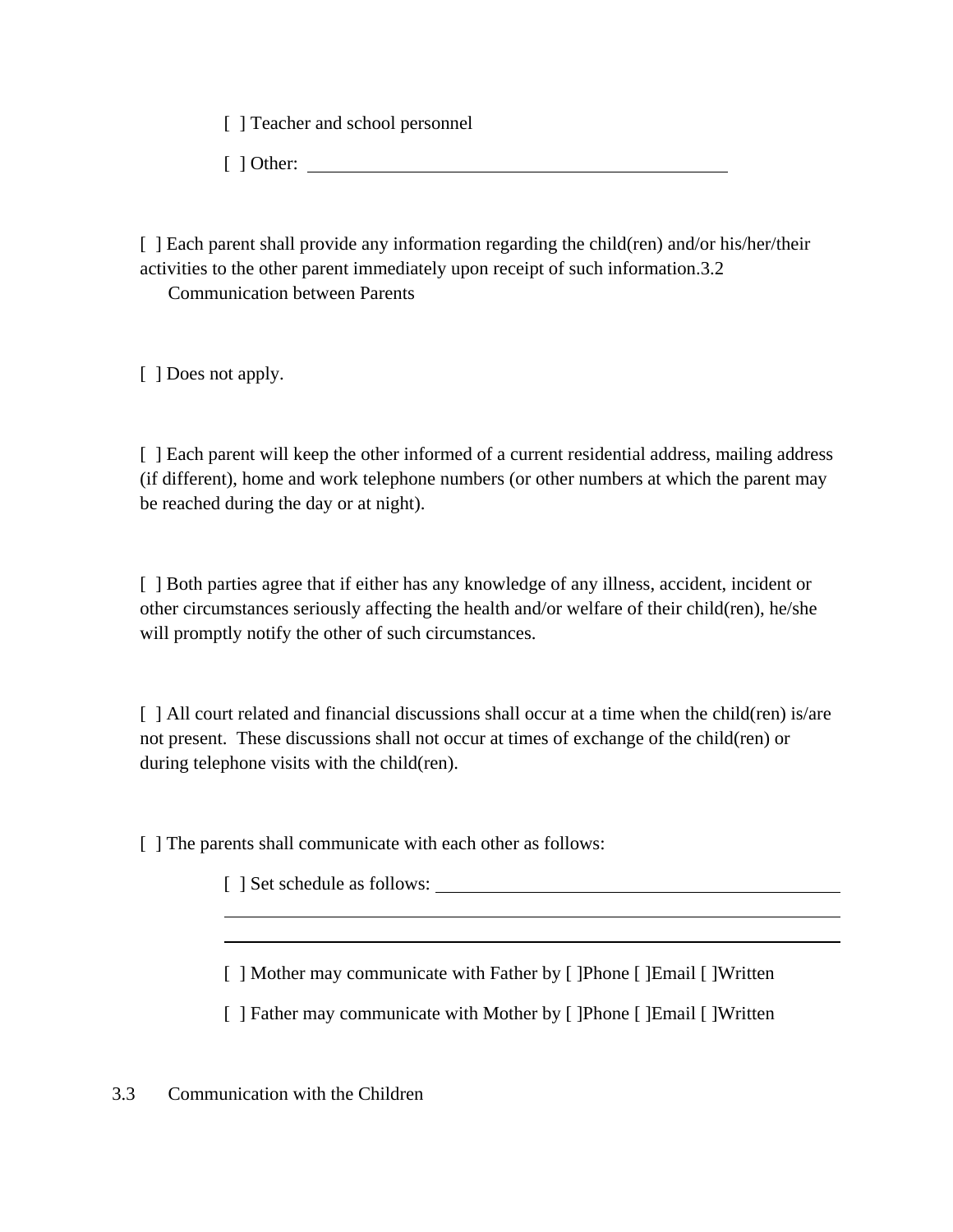[ ] Does not apply.

 $\overline{a}$  $\overline{a}$ 

[] The parent with whom the child(ren) does (do) not reside shall have telephone access with the child(ren) as follows:

[ ] Set schedule as follows:

[ ] Parent may call child(ren) at any time.

[ ] Child(ren) may call parent at any time.

## IV. RESIDENTIAL SCHEDULE

These provisions set forth where the child(ren) shall reside each day of the year and what contact the child(ren) shall have with each parent.

This parenting plan shall begin on the following date:

4.1 Pre-School Schedule

 $\overline{a}$ 

 $\overline{a}$ 

[ ] There are no children of preschool age.

[ ] Prior to enrollment in school, the child(ren) shall reside with

[ ] Mother [ ] Father, except for the following days and times when the child(ren) will reside with, or be with, the other parent: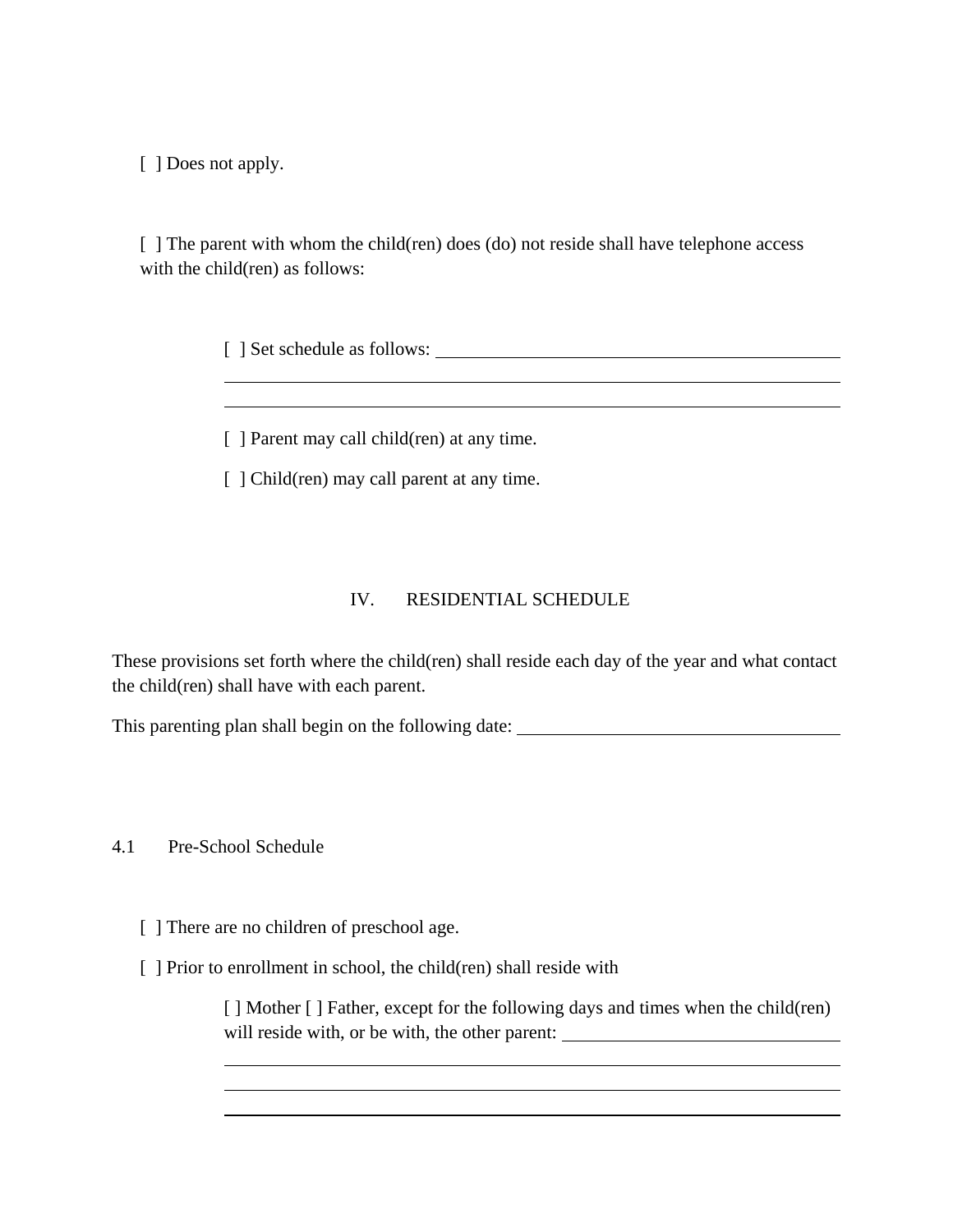- 4.2 School Schedule
	- [ ] Does not apply.

## [ ] Upon enrollment in school, the child(ren) shall reside with

[ ] Mother [ ] Father, except for the following days and times when the child(ren) will reside with or be with the other parent: \_\_\_\_\_\_\_\_\_\_\_\_\_\_\_\_\_\_\_\_\_\_\_\_\_\_\_\_\_\_\_\_\_\_\_

<u> 1980 - Johann Barn, mars ann an t-Amhain Aonaich an t-Aonaich an t-Aonaich ann an t-Aonaich ann an t-Aonaich</u>

## 4.3 Schedule for Holidays

 $\overline{a}$ 

 $\overline{a}$ 

|                                 | With Mother                | With Father               |
|---------------------------------|----------------------------|---------------------------|
|                                 | (Specify Whether           | (Specify Whether          |
|                                 | (Odd/Even, Every or Other) | Odd/Even, Every or Other) |
| New Year's Eve                  |                            |                           |
| New Year's Day                  |                            |                           |
| Martin Luther King Day          |                            |                           |
| President's Day                 |                            |                           |
| Easter                          |                            |                           |
| <b>Memorial Day</b>             |                            |                           |
| Mother's Day                    |                            |                           |
| July $4^{\overline{\text{th}}}$ |                            |                           |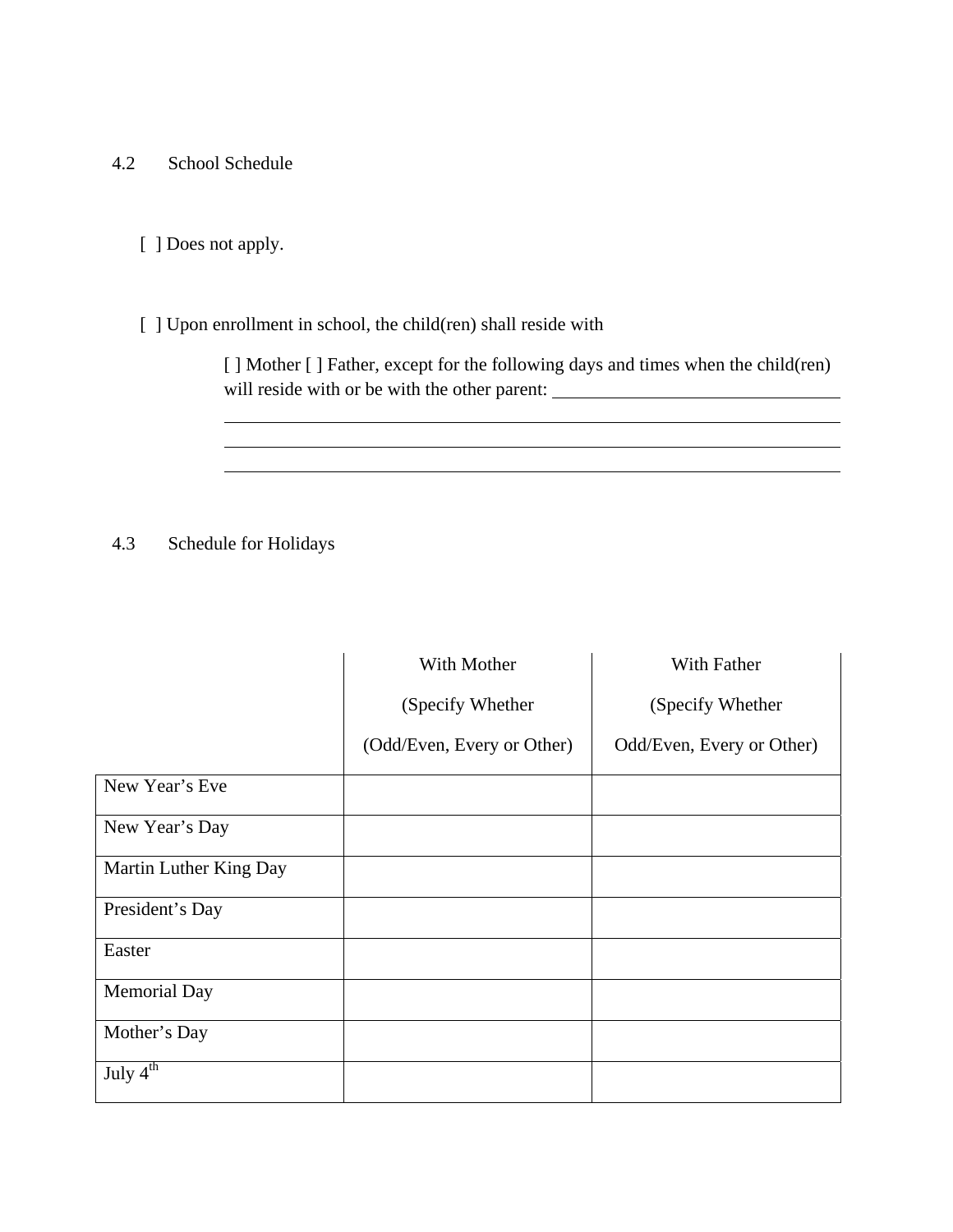| Father's Day                        |  |
|-------------------------------------|--|
| Labor Day                           |  |
| Halloween                           |  |
| Veteran's Day                       |  |
| Thanksgiving Day                    |  |
| Christmas Eve                       |  |
| Christmas Day                       |  |
| Religious Holidays (as<br>follows): |  |
|                                     |  |
|                                     |  |
| Mother's Birthday                   |  |
| Father's Birthday                   |  |
| Child's Birthday                    |  |
| Child's Birthday                    |  |
| Child's Birthday                    |  |

[ ] For purposes of this parenting plan, a holiday shall begin and end as follows (set forth times):

[ ] Holidays which fall on a Friday or a Monday shall include Saturday and Sunday.

4.4 Schedule for Winter Vacation

 $\overline{a}$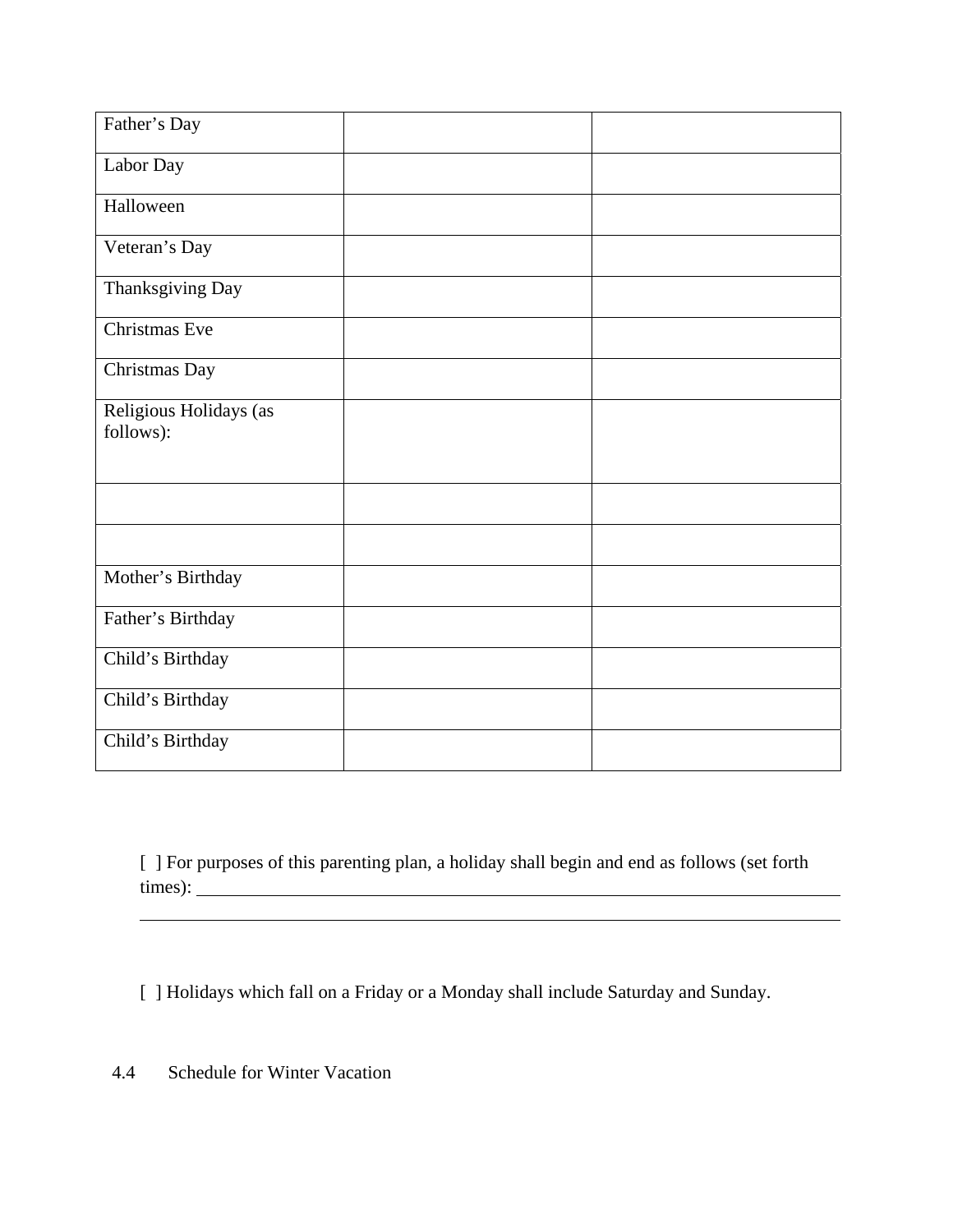[ ] Does not apply.

 $\overline{a}$ 

 $\overline{a}$ 

[ ] The child(ren) shall reside with [ ] Mother [ ] Father during winter vacation, except for the following days and times when the child(ren) will reside with or be with the other parent:

4.5 Schedule for Spring Vacation

 $\Box$  Does not apply.

 $\Box$  The child(ren) shall reside with  $\Box$  Mother  $\Box$  Father during spring vacation, except for the following days and times when the child(ren) will reside with or be with the other parent:

4.6 Schedule for Summer

 $\overline{a}$  $\overline{a}$ 

 $\overline{a}$  $\overline{a}$ 

[ ] Does not apply.

[ ] Upon completion of the school year, the child(ren) shall reside with

[ ] Mother [ ] Father, except for the following days and times when the child(ren) will reside with or be with the other parent: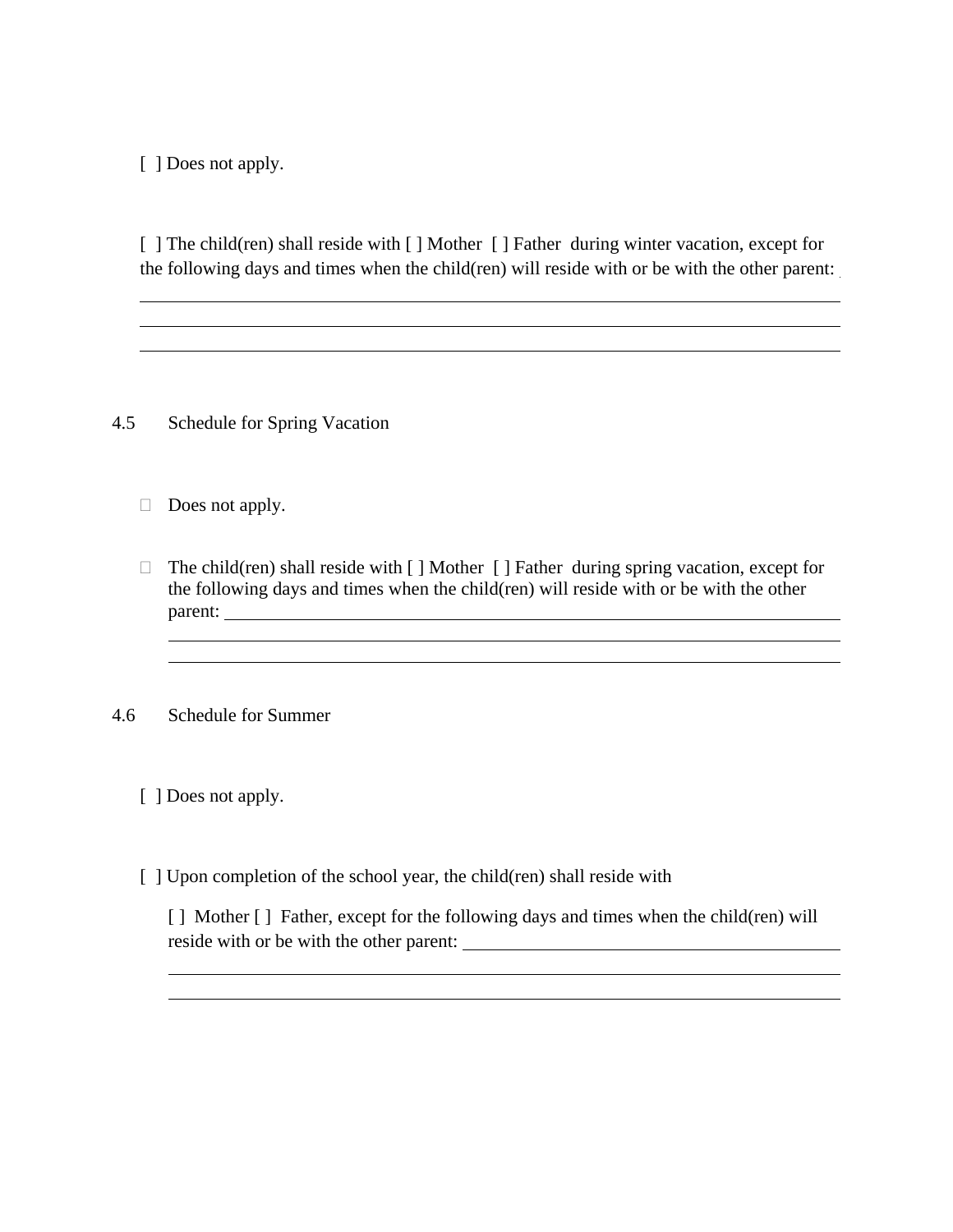4.7 Vacation with Parents

[ ] Does not apply.

 $\overline{a}$  $\overline{a}$ 

 $\overline{a}$  $\overline{a}$ 

 $\overline{a}$ 

[ ] The schedule for vacation with the parents is as follows:

[ ] Each parent is to notify the other of his/her respective vacation plans with the child(ren) as follows:

4.8 Priorities under the Residential Schedule

[ ] Does not apply.

[ ] Neither parent shall schedule activities for the child(ren) during the other parent's scheduled residential time, unless the parents agree in advance to include the activity in the child(ren)'s schedule.

[ ] For purposes of this parenting plan the following days have priority:

[ ] Vacations and holidays shall have priority over the residential schedule.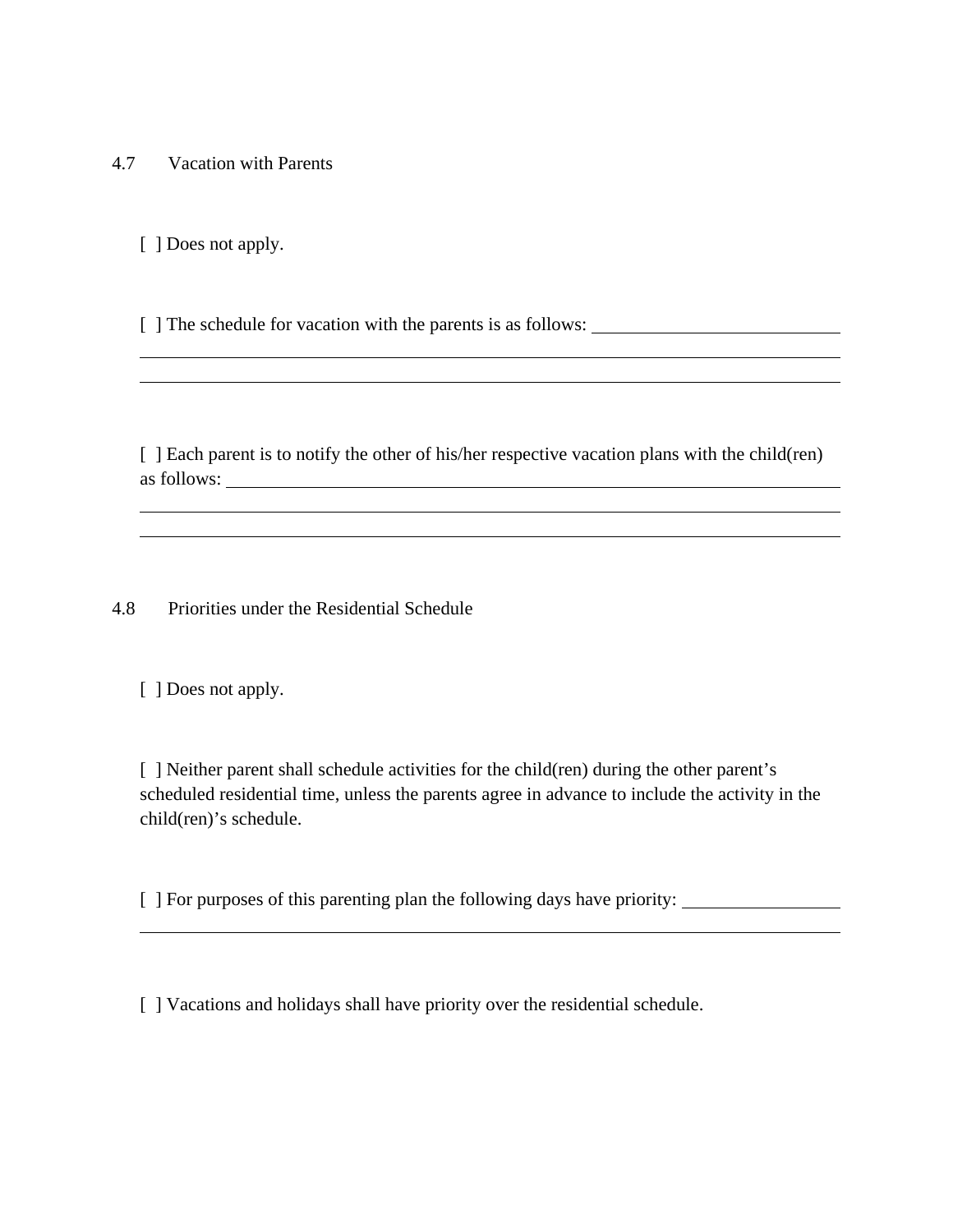[ ] Other:

 $\overline{a}$  $\overline{a}$ 

4.9 Restrictions

[ ] Does not apply.

 $\overline{a}$  $\overline{a}$ 

 $\overline{a}$  $\overline{a}$ 

[ ] The following restrictions shall apply when the child(ren) spend(s) time with the

[ ] Name of Parent/Guardian:

[ ] Name of Parent/Guardian:

4.10 Transportation Arrangements

[ ] Does not apply.

 $\overline{a}$  $\overline{a}$ 

[ ] Transportation arrangements for the child(ren), other than costs, between parents are as follows: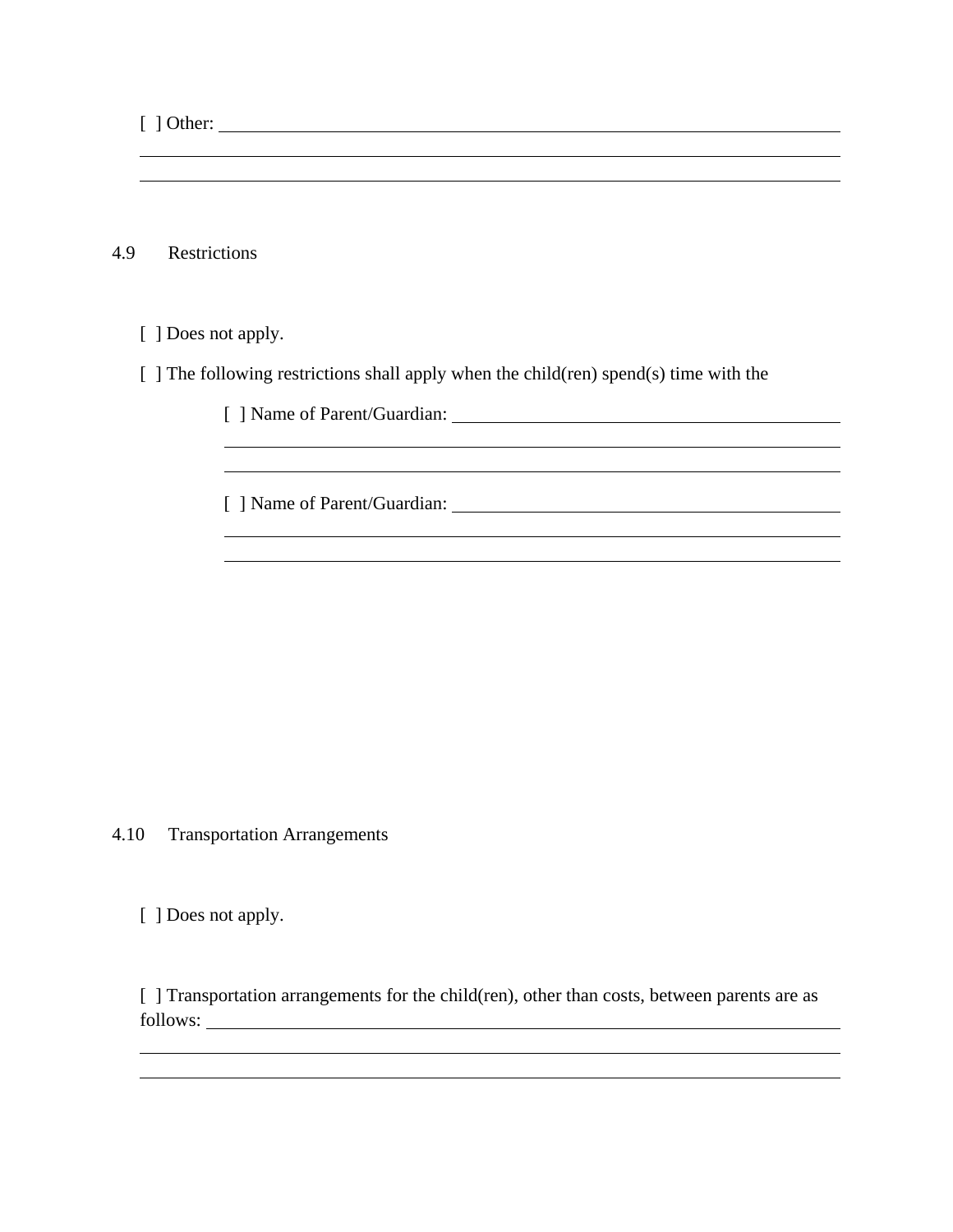4.11 Changes to Residential Schedule

[ ] Does not apply.

[ ] Requests to change the residential schedule shall be submitted by the parent requesting the change to the other parent:

> [ ] In writing [ ] In person [ ] By telephone [ ] Other:

[ ] Requests shall be made at least:

- [ ] 24 hours in advance
- [ ] One week in advance
- [ ] Two weeks in advance
- [ ] Other:

[ ] Response to the request shall be made by the parent receiving the request:

- [ ] In writing
- [ ] In person
- [ ] By telephone
- [ ] Other:

[ ] Response shall be made within: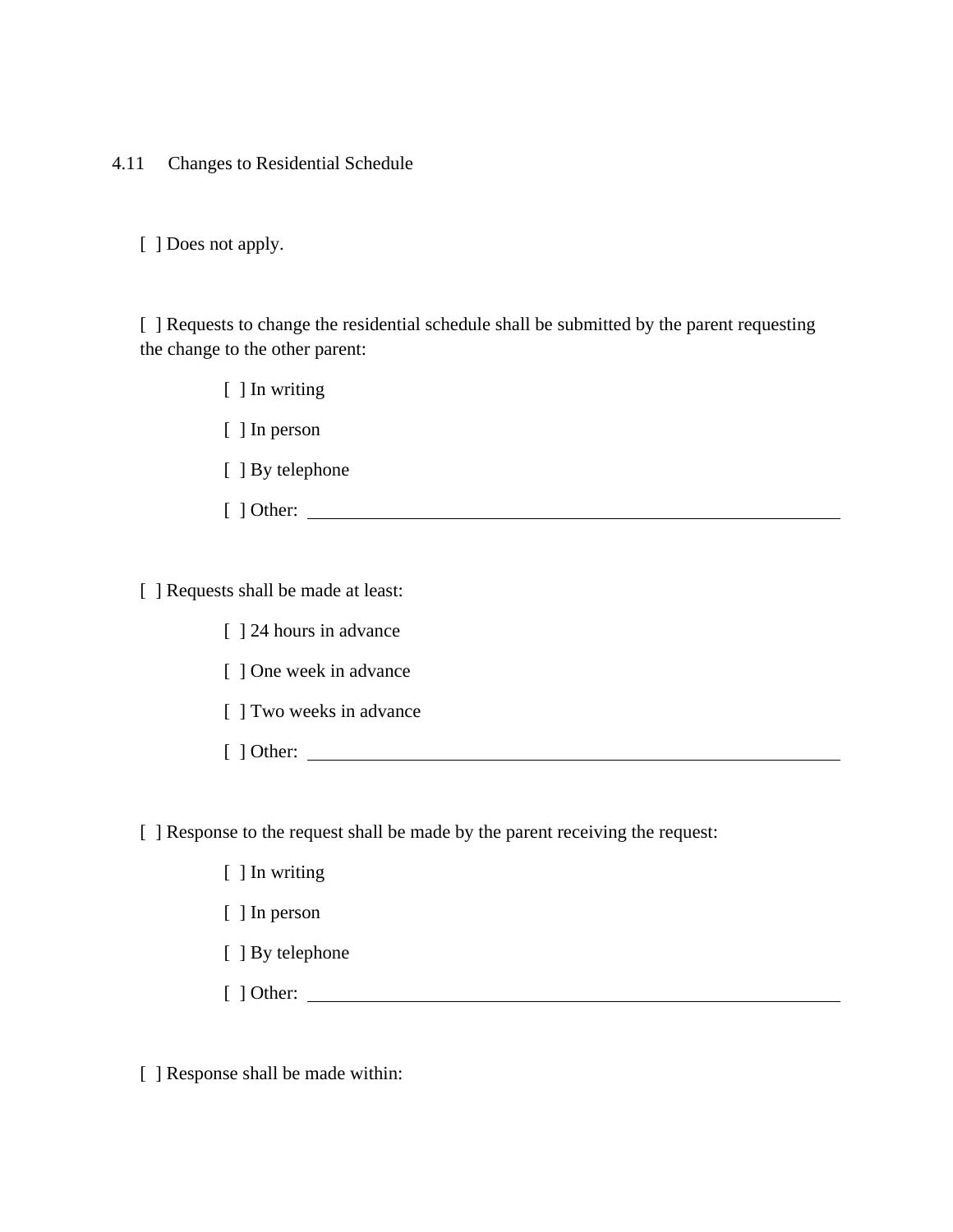[  $\vert$  24 hours in advance

[ ] One week in advance

- [ ] Two weeks in advance
- [ ] Other:

4.12 Additional Child Care

[ ] Does not apply.

[] The parent requesting the additional care shall first contact the other parent who will have the first right of care for the child but is not obligated for such care as a result of the change of schedule.

[] The parenting requesting the additional care shall be responsible for any additional child related expenses (for example, day care) incurred by the other parent as a result of the change of schedule.

[ ] Other:

 $\overline{a}$  $\overline{a}$ 

## V. DECISION MAKING

5.1 Day-to-Day Decisions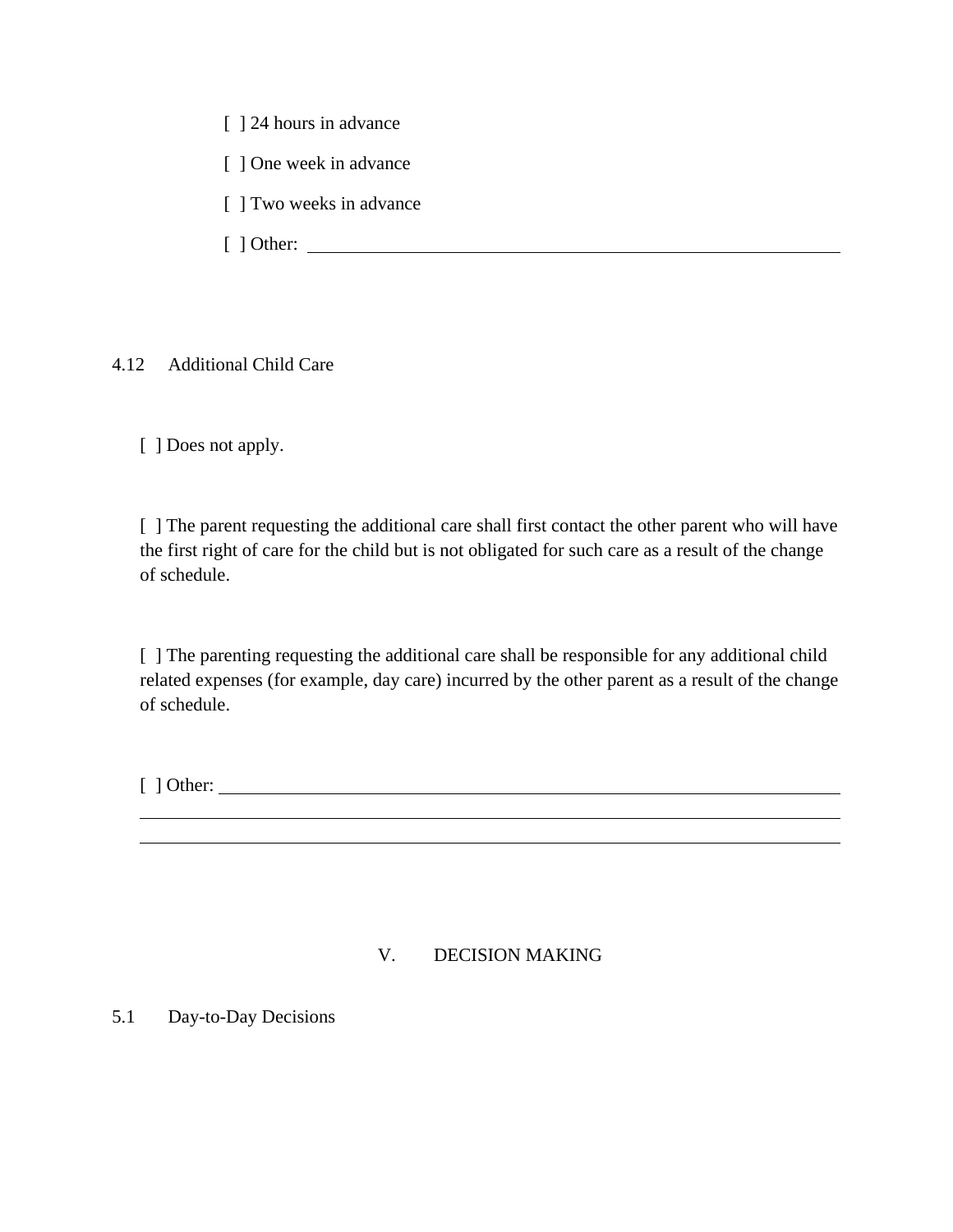[ ] Each parent shall make his/her own decisions regarding the day-to-day care and control of each child while the child(ren) is/are residing with that parent. (Some day- to-day decisions might involve the treatment of minor health problems, injuries, diet, TV, house rules and discipline.)

[ ] Exceptions are as follows:

 $\overline{a}$  $\overline{a}$ 

[ ] We agree to refrain from doing anything to undermine the other parent's household rules and instead, we agree to support the other parent's rules in his/her household by explaining to our child(ren) that they are expected to follow rules in each parent's household.

Name of

Name of

Joint/Together

5.2 Major Decisions regarding each child shall be made as follows:

|                             | THATTLE OT<br>Parent/Guardian | $1$ value of<br>Parent/Guardian | $\frac{10}{2}$ |
|-----------------------------|-------------------------------|---------------------------------|----------------|
| <b>Education Decisions</b>  |                               |                                 |                |
| Extra-curricular activities |                               |                                 |                |
| Child care                  |                               |                                 |                |
| Associations                |                               |                                 |                |
| Non-emergency health care   |                               |                                 |                |
| Mental Health treatment     |                               |                                 |                |
| Religious upbringing        |                               |                                 |                |
| Other:                      |                               |                                 |                |
|                             |                               |                                 |                |
|                             |                               |                                 |                |
|                             |                               |                                 |                |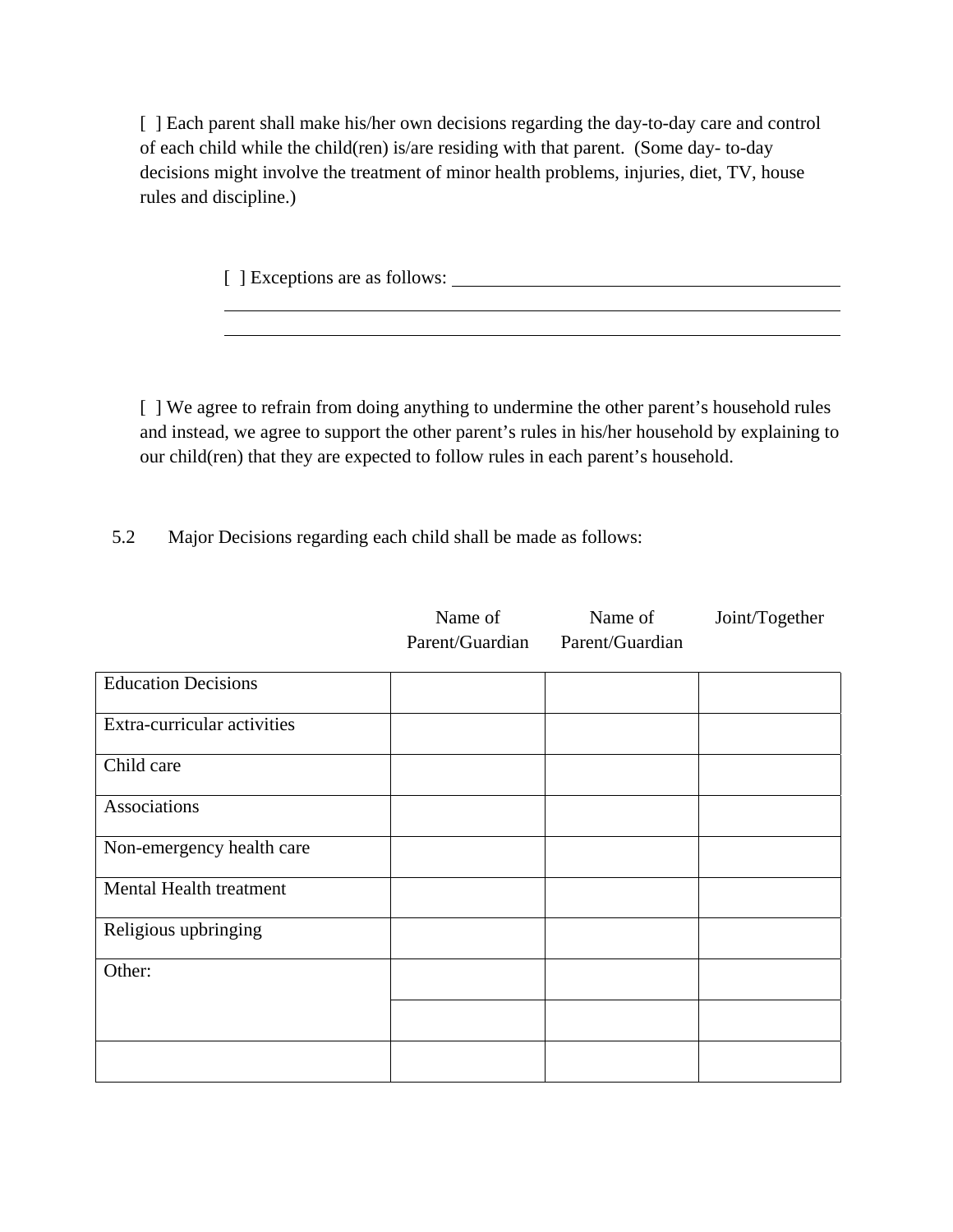5.3 Emergencies

[ ] If the child(ren) require(s) emergency care, the parent who is responsible for the child(ren) at that time will immediately arrange for that care and will then notify the other parent immediately thereafter.

## VI. FURTHER DISPUTE RESOLUTION

6.1 Dispute Resolution Process

[ ] Does not apply.

[ ] No dispute resolution process, except court action, shall be ordered because of limiting factors.

[ ] Disputes between the parties shall be submitted to (list person or agency):

[ ] Counseling by [ ] Mediation by [ ] Other:

6.2 Cost of Dispute Resolution Process

[ ] Does not apply.

[] The cost of this process shall be allocated between the parties as follows: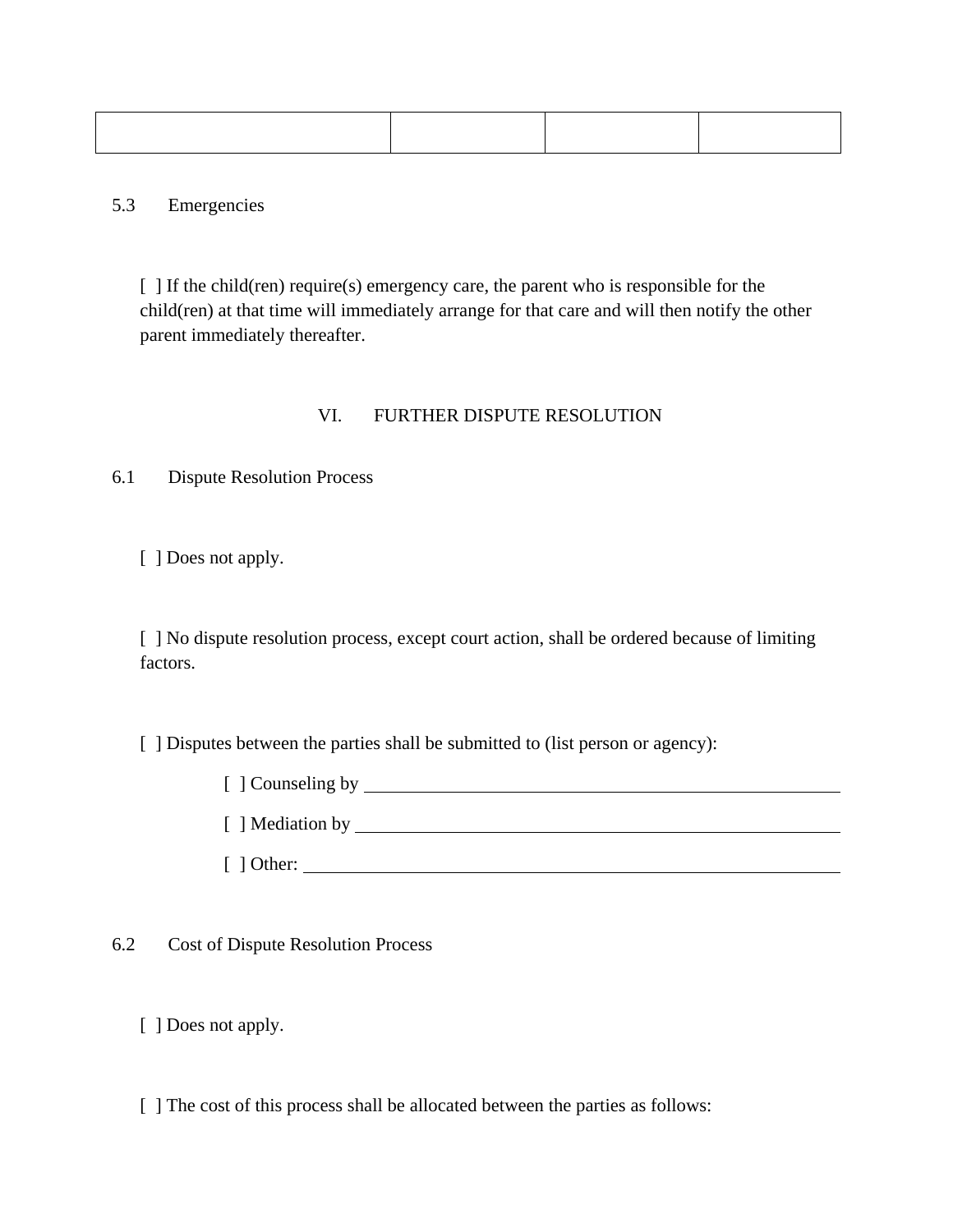[ ] \_\_\_\_\_\_\_\_\_\_\_\_\_\_\_\_\_% mother \_\_\_\_\_\_\_\_\_\_\_\_\_\_\_% father.

[ ] based on each party's proportional share of income according to the child support guideline worksheets, if available.

[ ] as determined in the dispute resolution process.

6.3 Initiation of Dispute Resolution Process

[ ] Does not apply.

[ ] The counseling and/or mediation process shall commence by notifying the other party by [] written request [] certified mail [] other: \_\_\_\_\_\_\_\_\_\_\_\_\_\_\_\_\_\_\_\_\_\_\_\_\_\_\_\_\_\_\_\_\_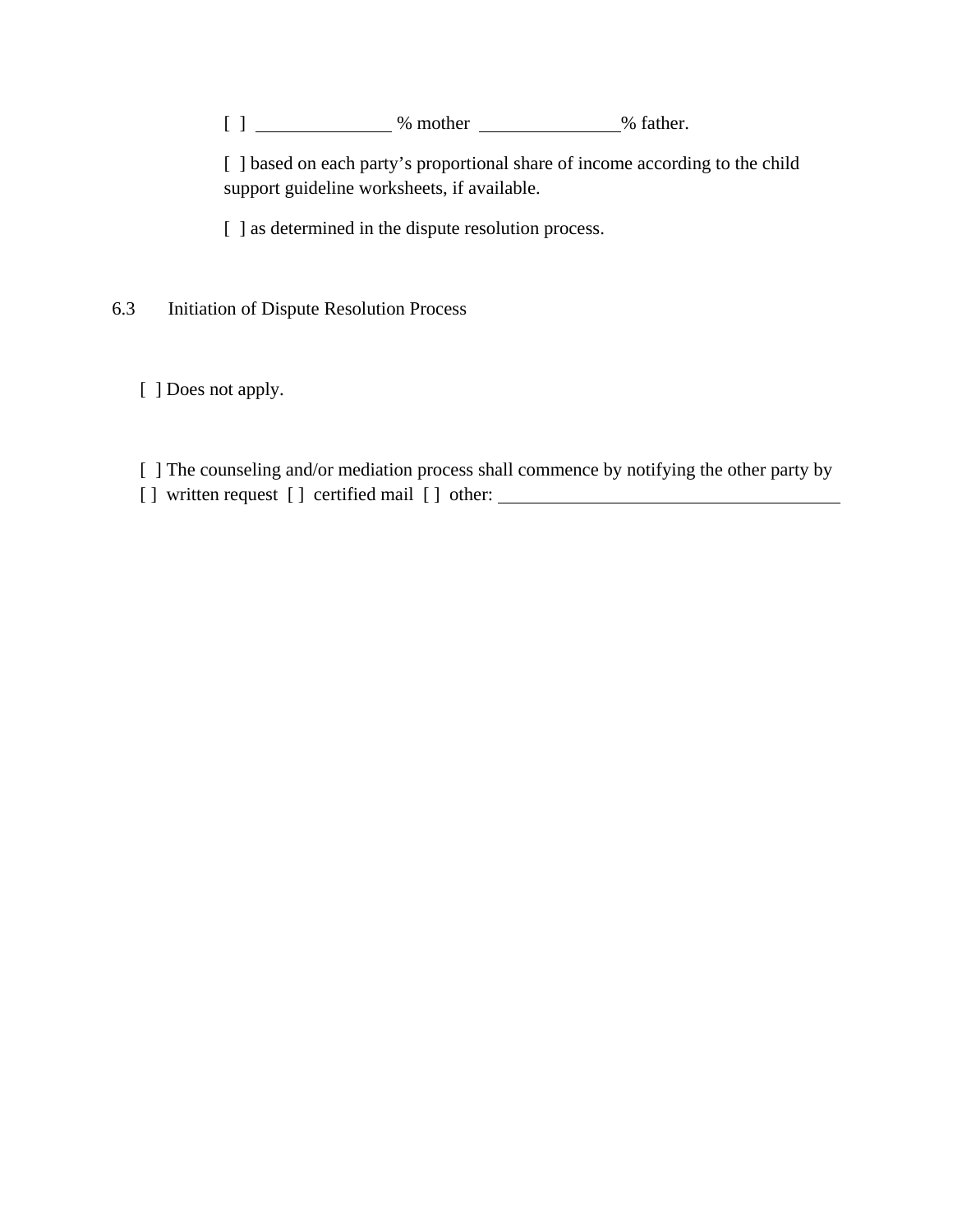- 6.4 Procedures to be Used
	- [ ] Does not apply.
	- [ ] In the dispute resolution process:

[ ] Preference shall be given to carrying out this Parenting Plan.

[ ] Unless an emergency exists, the parents shall use the designated process to resolve disputes relating to implementation of the plan, except those related to financial support.

[ ] A written record shall be prepared of any agreement reached in counseling or mediation and shall be provided to each party.

[ ] If the court finds that a parent has used or frustrated the dispute resolution process without good reason, the court may award attorney's fees and financial sanctions to the other parent.

[ ] The parties have the right of review of the dispute resolution process to the Circuit Court.

## VII. FAIRNESS OF THE AGREEMENT

7.1 Review by Independent Counsel

[ ] Does not apply.

[ ] The parties agree that each will consult his/her own attorney to review this Agreement. Upon legal review, any recommendation for substantial change or restructuring of this Agreement shall be referred back to mediation.

7.2 Decisions Made are Voluntary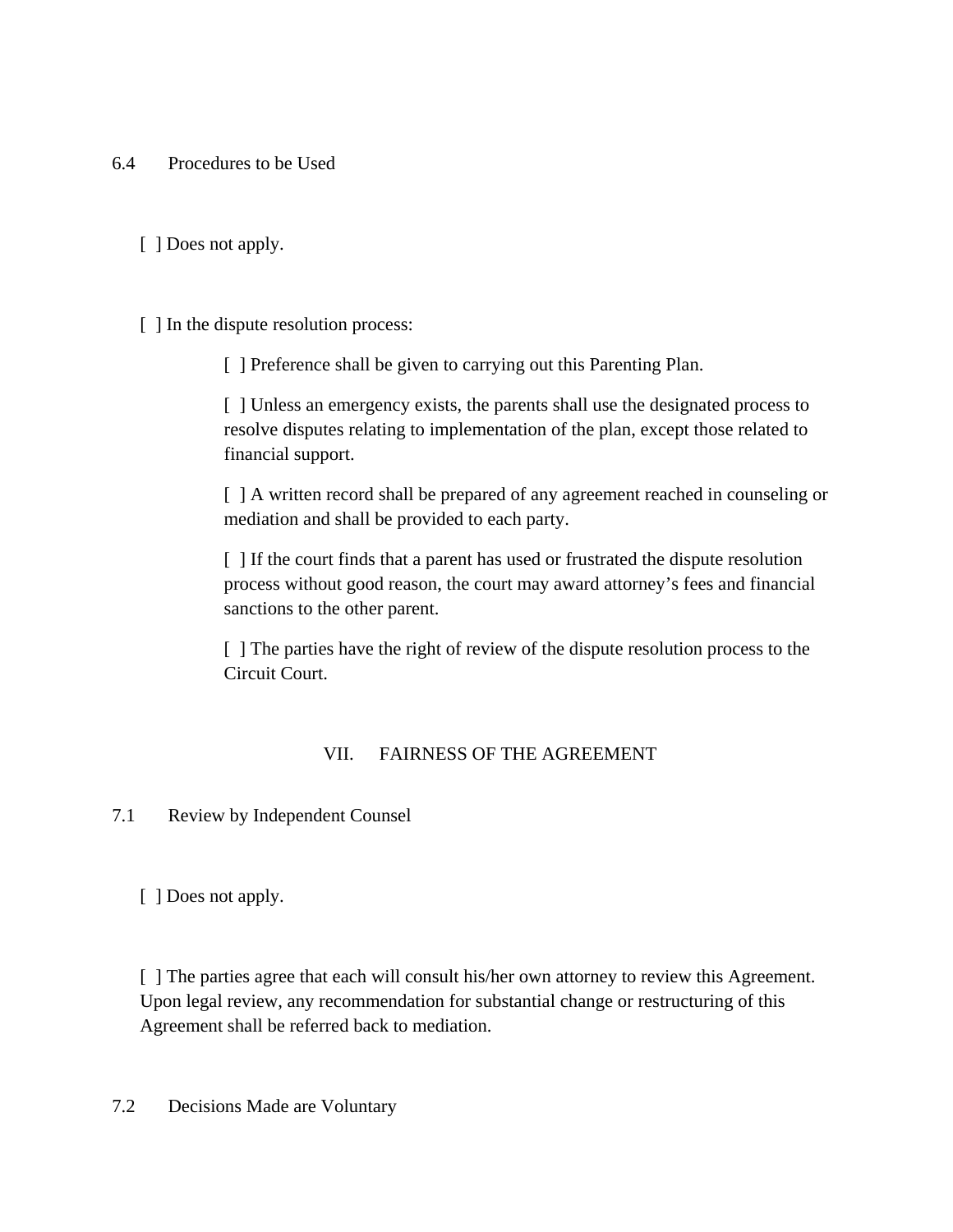[ ] The parties mutually agree that in entering into this Agreement, each party signs this Agreement freely and voluntarily for the purpose of, and with the intent to, determine and permanently/temporarily settle the issues of custody and visitation relating to the child(ren).

#### 7.3 No Undue Influence

[ ] The parties acknowledge that this Agreement is a fair and reasonable agreement and that it is not the result of any fraud, duress, or undue influence exercised by either party upon the other, or by any person or persons upon either party.